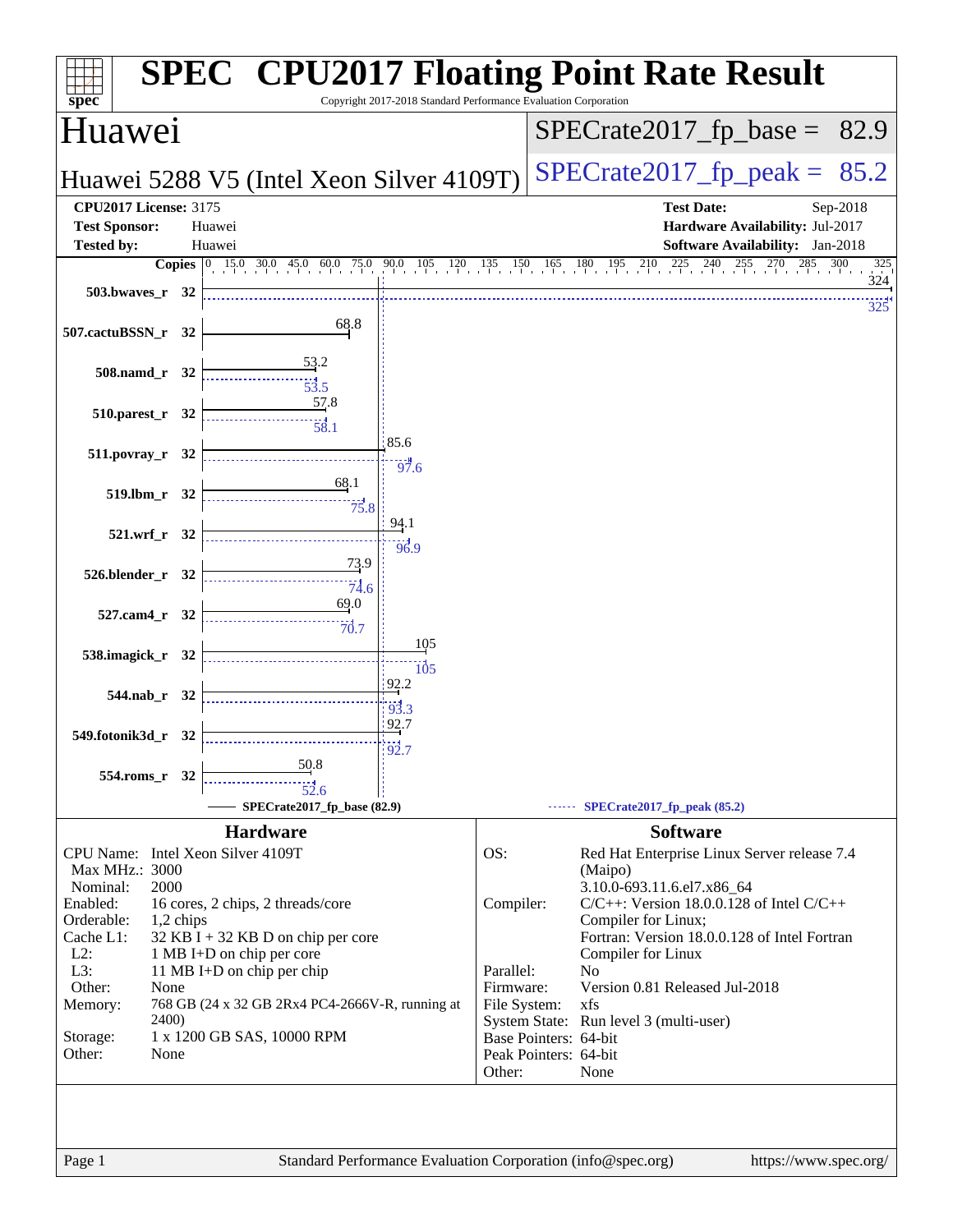| <b>SPEC CPU2017 Floating Point Rate Result</b><br>spec<br>Copyright 2017-2018 Standard Performance Evaluation Corporation |               |                |       |                |              |                |       |                                |                |              |                |              |                |              |
|---------------------------------------------------------------------------------------------------------------------------|---------------|----------------|-------|----------------|--------------|----------------|-------|--------------------------------|----------------|--------------|----------------|--------------|----------------|--------------|
| Huawei                                                                                                                    |               |                |       |                |              |                |       | $SPECTate2017_fp\_base = 82.9$ |                |              |                |              |                |              |
| $SPECTate2017$ _fp_peak = $85.2$<br>Huawei 5288 V5 (Intel Xeon Silver 4109T)                                              |               |                |       |                |              |                |       |                                |                |              |                |              |                |              |
| <b>CPU2017 License: 3175</b><br><b>Test Date:</b><br>Sep-2018                                                             |               |                |       |                |              |                |       |                                |                |              |                |              |                |              |
| Hardware Availability: Jul-2017<br><b>Test Sponsor:</b><br>Huawei                                                         |               |                |       |                |              |                |       |                                |                |              |                |              |                |              |
| <b>Software Availability:</b><br><b>Tested by:</b><br>Huawei<br>$Jan-2018$                                                |               |                |       |                |              |                |       |                                |                |              |                |              |                |              |
| <b>Results Table</b>                                                                                                      |               |                |       |                |              |                |       |                                |                |              |                |              |                |              |
|                                                                                                                           |               |                |       | <b>Base</b>    |              |                |       | <b>Peak</b>                    |                |              |                |              |                |              |
| <b>Benchmark</b>                                                                                                          | <b>Copies</b> | <b>Seconds</b> | Ratio | <b>Seconds</b> | <b>Ratio</b> | <b>Seconds</b> | Ratio | <b>Copies</b>                  | <b>Seconds</b> | <b>Ratio</b> | <b>Seconds</b> | <b>Ratio</b> | <b>Seconds</b> | <b>Ratio</b> |
| 503.bwaves r                                                                                                              | 32            | 988            | 325   | 990            | 324          | 989            | 324   | 32                             | 989            | 325          | 995            | 322          | 989            | 325          |
| 507.cactuBSSN r                                                                                                           | 32            | 588            | 68.9  | 589            | 68.8         | 589            | 68.8  | 32                             | 588            | 68.9         | 589            | 68.8         | 589            | 68.8         |
| 508.namd_r                                                                                                                | 32            | 571            | 53.2  | 574            | 53.0         | 569            | 53.4  | 32                             | 570            | 53.3         | 567            | 53.6         | 568            | 53.5         |
| $510.parest_r$                                                                                                            | 32            | 1449           | 57.8  | 1449           | 57.8         | 1451           | 57.7  | 32                             | 1441           | 58.1         | 1446           | 57.9         | 1440           | 58.1         |
| $511$ . povray r                                                                                                          | 32            | 873            | 85.6  | 871            | 85.8         | 873            | 85.6  | 32                             | 766            | 97.6         | 772            | 96.8         | 760            | 98.3         |
| 519.lbm r                                                                                                                 | 32            | 495            | 68.1  | 496            | 68.0         | 495            | 68.2  | 32                             | 445            | 75.7         | 443            | 76.1         | 445            | 75.8         |
| 521.wrf r                                                                                                                 | 32            | 764            | 93.8  | 761            | 94.2         | 762            | 94.1  | 32                             | 740            | 96.8         | 737            | 97.3         | 739            | 96.9         |
| 526.blender r                                                                                                             | 32            | 660            | 73.9  | 661            | 73.7         | 658            | 74.0  | 32                             | 656            | 74.3         | 653            | 74.6         | 654            | 74.6         |
| 527.cam4 r                                                                                                                | 32            | 810            | 69.1  | 813            | 68.9         | 812            | 69.0  | 32                             | 792            | 70.6         | 792            | 70.7         | 791            | 70.7         |
| 538.imagick_r                                                                                                             | 32            | 758            | 105   | 758            | 105          | 758            | 105   | 32                             | 758            | 105          | 758            | 105          | 758            | 105          |
| 544.nab r                                                                                                                 | 32            | 586            | 91.9  | 584            | 92.2         | 584            | 92.2  | 32                             | 578            | 93.1         | 577            | 93.3         | 577            | 93.3         |
| 549.fotonik3d_r                                                                                                           | 32            | 1345           | 92.7  | 1342           | 92.9         | 1345           | 92.7  | 32                             | 1346           | 92.6         | 1344           | 92.8         | 1345           | 92.7         |
| $554$ .roms r                                                                                                             | 32            | 1000           | 50.8  | 1001           | 50.8         | 1002           | 50.8  | 32                             | 968            | 52.6         | 965            | 52.7         | 968            | 52.5         |
| $SPECrate2017$ fp base =<br>82.9                                                                                          |               |                |       |                |              |                |       |                                |                |              |                |              |                |              |

**[SPECrate2017\\_fp\\_peak =](http://www.spec.org/auto/cpu2017/Docs/result-fields.html#SPECrate2017fppeak) 85.2**

Results appear in the [order in which they were run.](http://www.spec.org/auto/cpu2017/Docs/result-fields.html#RunOrder) Bold underlined text [indicates a median measurement.](http://www.spec.org/auto/cpu2017/Docs/result-fields.html#Median)

#### **[Submit Notes](http://www.spec.org/auto/cpu2017/Docs/result-fields.html#SubmitNotes)**

 The numactl mechanism was used to bind copies to processors. The config file option 'submit' was used to generate numactl commands to bind each copy to a specific processor. For details, please see the config file.

### **[Operating System Notes](http://www.spec.org/auto/cpu2017/Docs/result-fields.html#OperatingSystemNotes)**

Stack size set to unlimited using "ulimit -s unlimited"

### **[General Notes](http://www.spec.org/auto/cpu2017/Docs/result-fields.html#GeneralNotes)**

Environment variables set by runcpu before the start of the run: LD\_LIBRARY\_PATH = "/spec2017/lib/ia32:/spec2017/lib/intel64:/spec2017/je5.0.1-32:/spec2017/je5.0.1-64" Binaries compiled on a system with 1x Intel Core i7-4790 CPU + 32GB RAM memory using Redhat Enterprise Linux 7.4 Transparent Huge Pages enabled by default Prior to runcpu invocation

Filesystem page cache synced and cleared with:

 sync; echo 3> /proc/sys/vm/drop\_caches runcpu command invoked through numactl i.e.:

numactl --interleave=all runcpu <etc>

 Yes: The test sponsor attests, as of date of publication, that CVE-2017-5754 (Meltdown) is mitigated in the system as tested and documented.

**(Continued on next page)**

| Page 2<br>Standard Performance Evaluation Corporation (info@spec.org) | https://www.spec.org/ |
|-----------------------------------------------------------------------|-----------------------|
|-----------------------------------------------------------------------|-----------------------|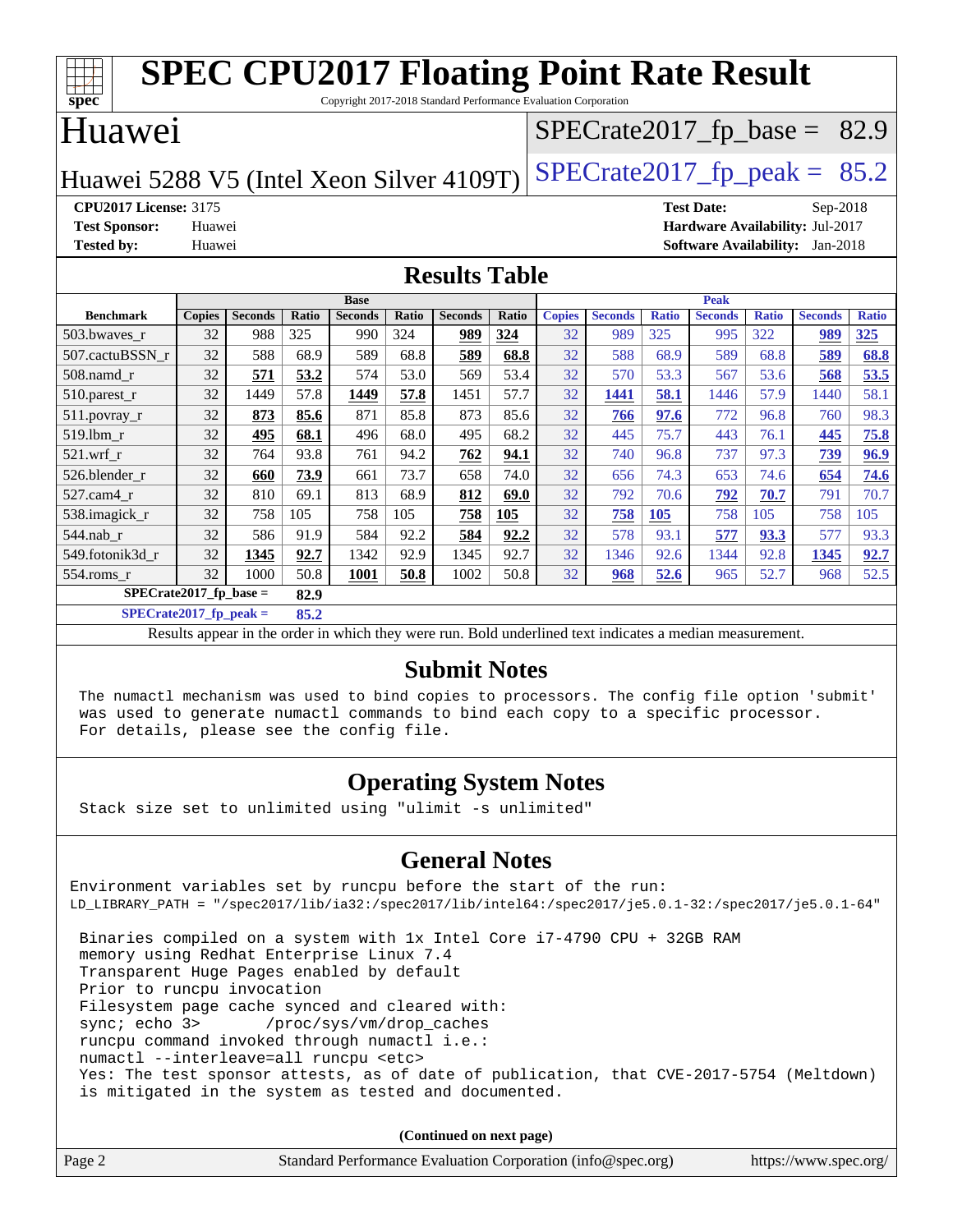

**(Continued on next page)**

BogoMIPS: 4000.00

Page 3 Standard Performance Evaluation Corporation [\(info@spec.org\)](mailto:info@spec.org) <https://www.spec.org/>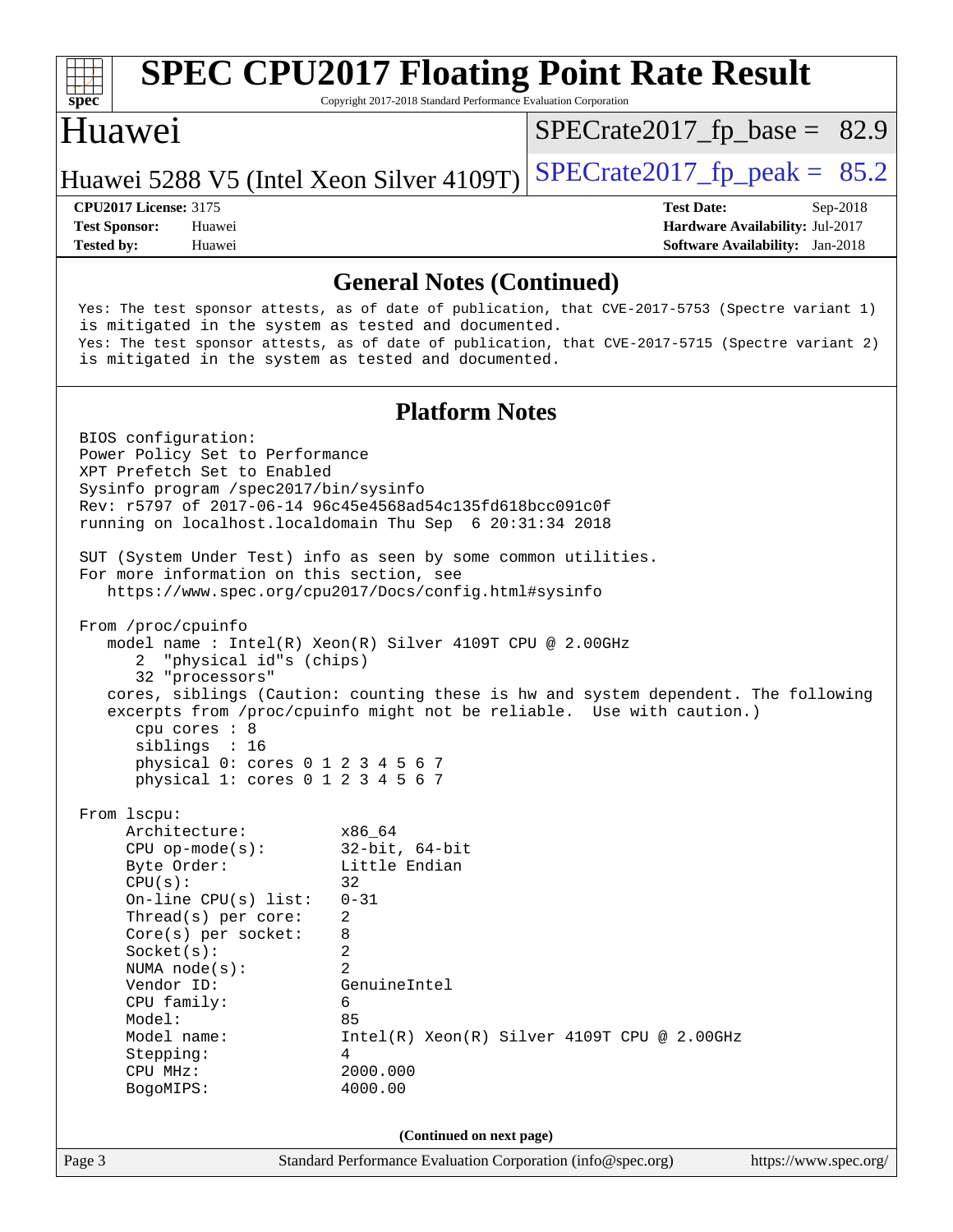| <b>SPEC CPU2017 Floating Point Rate Result</b><br>Copyright 2017-2018 Standard Performance Evaluation Corporation<br>spec <sup>®</sup>                                                                                                                                                                                                                                                                                                                                                                                                                                                                                                                                                                                                                                                                                                                                                                                                                                                                                                                                                                                                                                                                                                                                                                                                                                                                                                                                                                                                                                                                                                                                                                                                                                                                                                                                                          |                                                                                                            |  |  |  |  |  |  |
|-------------------------------------------------------------------------------------------------------------------------------------------------------------------------------------------------------------------------------------------------------------------------------------------------------------------------------------------------------------------------------------------------------------------------------------------------------------------------------------------------------------------------------------------------------------------------------------------------------------------------------------------------------------------------------------------------------------------------------------------------------------------------------------------------------------------------------------------------------------------------------------------------------------------------------------------------------------------------------------------------------------------------------------------------------------------------------------------------------------------------------------------------------------------------------------------------------------------------------------------------------------------------------------------------------------------------------------------------------------------------------------------------------------------------------------------------------------------------------------------------------------------------------------------------------------------------------------------------------------------------------------------------------------------------------------------------------------------------------------------------------------------------------------------------------------------------------------------------------------------------------------------------|------------------------------------------------------------------------------------------------------------|--|--|--|--|--|--|
| Huawei                                                                                                                                                                                                                                                                                                                                                                                                                                                                                                                                                                                                                                                                                                                                                                                                                                                                                                                                                                                                                                                                                                                                                                                                                                                                                                                                                                                                                                                                                                                                                                                                                                                                                                                                                                                                                                                                                          | $SPECrate2017_fp\_base = 82.9$                                                                             |  |  |  |  |  |  |
| Huawei 5288 V5 (Intel Xeon Silver 4109T)                                                                                                                                                                                                                                                                                                                                                                                                                                                                                                                                                                                                                                                                                                                                                                                                                                                                                                                                                                                                                                                                                                                                                                                                                                                                                                                                                                                                                                                                                                                                                                                                                                                                                                                                                                                                                                                        | $SPECrate2017_fp\_peak = 85.2$                                                                             |  |  |  |  |  |  |
| <b>CPU2017 License: 3175</b><br><b>Test Sponsor:</b><br>Huawei<br>Tested by:<br>Huawei                                                                                                                                                                                                                                                                                                                                                                                                                                                                                                                                                                                                                                                                                                                                                                                                                                                                                                                                                                                                                                                                                                                                                                                                                                                                                                                                                                                                                                                                                                                                                                                                                                                                                                                                                                                                          | <b>Test Date:</b><br>Sep-2018<br>Hardware Availability: Jul-2017<br><b>Software Availability:</b> Jan-2018 |  |  |  |  |  |  |
|                                                                                                                                                                                                                                                                                                                                                                                                                                                                                                                                                                                                                                                                                                                                                                                                                                                                                                                                                                                                                                                                                                                                                                                                                                                                                                                                                                                                                                                                                                                                                                                                                                                                                                                                                                                                                                                                                                 |                                                                                                            |  |  |  |  |  |  |
| <b>Platform Notes (Continued)</b><br>Virtualization:<br>$VT - x$<br>L1d cache:<br>32K<br>Lli cache:<br>32K<br>$L2$ cache:<br>1024K<br>L3 cache:<br>11264K<br>NUMA node0 CPU(s):<br>$0 - 7, 16 - 23$<br>NUMA nodel CPU(s):<br>$8 - 15, 24 - 31$<br>Flags:<br>fpu vme de pse tsc msr pae mce cx8 apic sep mtrr pge mca cmov<br>pat pse36 clflush dts acpi mmx fxsr sse sse2 ss ht tm pbe syscall nx pdpelgb rdtscp<br>lm constant_tsc art arch_perfmon pebs bts rep_good nopl xtopology nonstop_tsc<br>aperfmperf eagerfpu pni pclmulqdq dtes64 ds_cpl vmx smx est tm2 ssse3 fma cx16 xtpr<br>pdcm pcid dca sse4_1 sse4_2 x2apic movbe popcnt tsc_deadline_timer aes xsave avx<br>f16c rdrand lahf_lm abm 3dnowprefetch epb cat_13 cdp_13 invpcid_single intel_pt<br>spec_ctrl ibpb_support tpr_shadow vnmi flexpriority ept vpid fsgsbase tsc_adjust<br>bmil hle avx2 smep bmi2 erms invpcid rtm cqm mpx rdt_a avx512f avx512dq rdseed adx<br>smap clflushopt clwb avx512cd avx512bw avx512vl xsaveopt xsavec xgetbvl cqm_llc<br>cqm_occup_llc cqm_mbm_total cqm_mbm_local dtherm ida arat pln pts<br>/proc/cpuinfo cache data<br>cache size : 11264 KB<br>From numactl --hardware WARNING: a numactl 'node' might or might not correspond to a<br>physical chip.<br>$available: 2 nodes (0-1)$<br>node 0 cpus: 0 1 2 3 4 5 6 7 16 17 18 19 20 21 22 23<br>node 0 size: 391349 MB<br>node 0 free: 367140 MB<br>node 1 cpus: 8 9 10 11 12 13 14 15 24 25 26 27 28 29 30 31<br>node 1 size: 393216 MB<br>node 1 free: 370951 MB<br>node distances:<br>node<br>$\Omega$<br>1<br>0 :<br>10<br>21<br>1:<br>21 10<br>From /proc/meminfo<br>MemTotal:<br>790512260 kB<br>HugePages_Total:<br>0<br>Hugepagesize:<br>2048 kB<br>From /etc/*release* /etc/*version*<br>os-release:<br>NAME="Red Hat Enterprise Linux Server"<br>VERSION="7.4 (Maipo)"<br>ID="rhel"<br>ID LIKE="fedora"<br>VARIANT="Server" |                                                                                                            |  |  |  |  |  |  |
| (Continued on next page)<br>Standard Performance Evaluation Corporation (info@spec.org)<br>Page 4                                                                                                                                                                                                                                                                                                                                                                                                                                                                                                                                                                                                                                                                                                                                                                                                                                                                                                                                                                                                                                                                                                                                                                                                                                                                                                                                                                                                                                                                                                                                                                                                                                                                                                                                                                                               | https://www.spec.org/                                                                                      |  |  |  |  |  |  |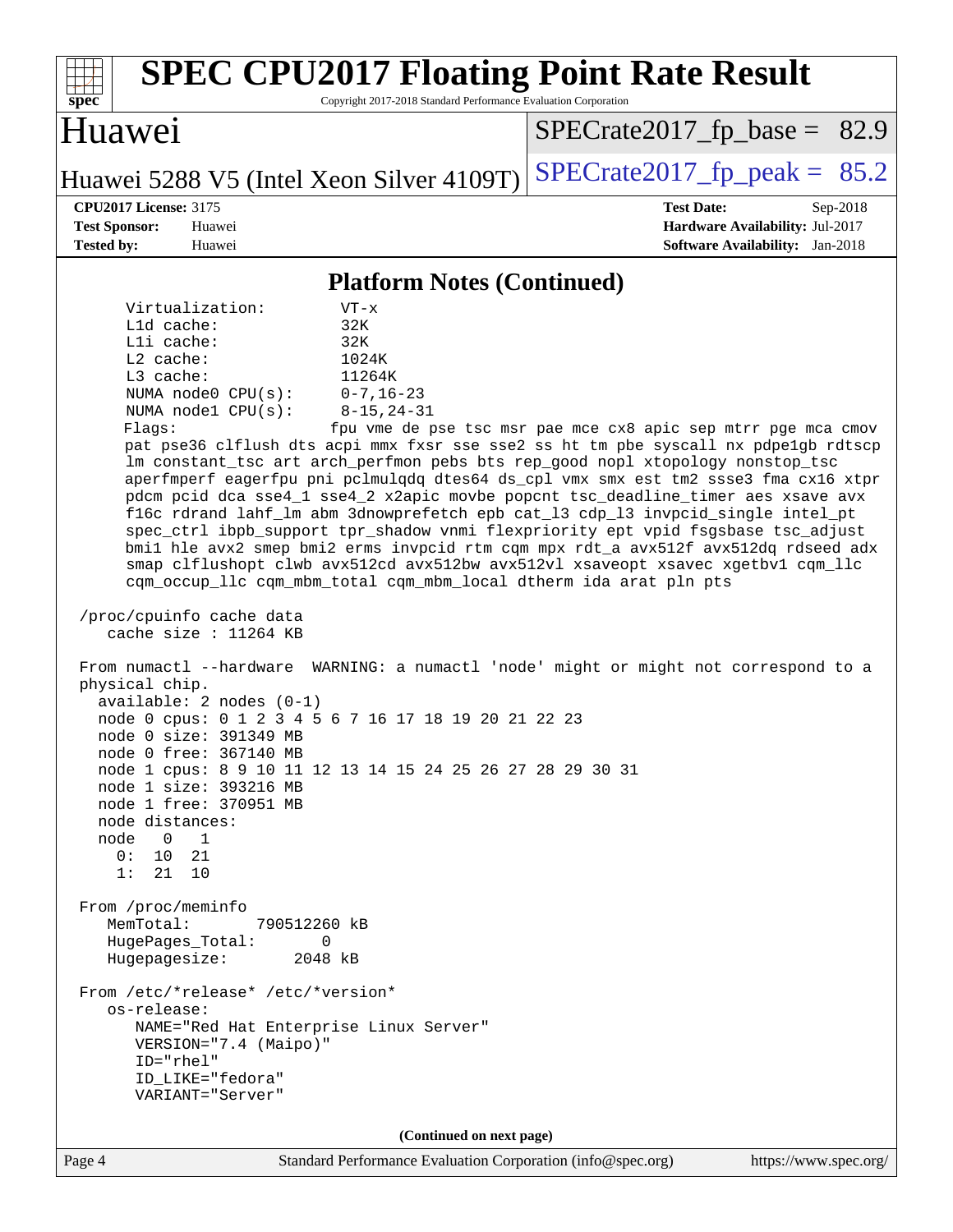| <b>SPEC CPU2017 Floating Point Rate Result</b>                                                                                                                                                                                                                                                                                                                                                                                                                       |                                                                           |  |  |  |  |  |
|----------------------------------------------------------------------------------------------------------------------------------------------------------------------------------------------------------------------------------------------------------------------------------------------------------------------------------------------------------------------------------------------------------------------------------------------------------------------|---------------------------------------------------------------------------|--|--|--|--|--|
| Copyright 2017-2018 Standard Performance Evaluation Corporation<br>$spec^*$                                                                                                                                                                                                                                                                                                                                                                                          |                                                                           |  |  |  |  |  |
| Huawei                                                                                                                                                                                                                                                                                                                                                                                                                                                               | $SPECrate2017_fp\_base = 82.9$                                            |  |  |  |  |  |
| Huawei 5288 V5 (Intel Xeon Silver 4109T)                                                                                                                                                                                                                                                                                                                                                                                                                             | $SPECrate2017_fp\_peak = 85.2$                                            |  |  |  |  |  |
| <b>CPU2017 License: 3175</b>                                                                                                                                                                                                                                                                                                                                                                                                                                         | <b>Test Date:</b><br>Sep-2018                                             |  |  |  |  |  |
| <b>Test Sponsor:</b><br>Huawei<br><b>Tested by:</b><br>Huawei                                                                                                                                                                                                                                                                                                                                                                                                        | Hardware Availability: Jul-2017<br><b>Software Availability:</b> Jan-2018 |  |  |  |  |  |
|                                                                                                                                                                                                                                                                                                                                                                                                                                                                      |                                                                           |  |  |  |  |  |
| <b>Platform Notes (Continued)</b>                                                                                                                                                                                                                                                                                                                                                                                                                                    |                                                                           |  |  |  |  |  |
| VARIANT ID="server"<br>VERSION_ID="7.4"<br>PRETTY_NAME="Red Hat Enterprise Linux Server 7.4 (Maipo)"<br>redhat-release: Red Hat Enterprise Linux Server release 7.4 (Maipo)<br>system-release: Red Hat Enterprise Linux Server release 7.4 (Maipo)<br>system-release-cpe: cpe:/o:redhat:enterprise_linux:7.4:ga:server                                                                                                                                               |                                                                           |  |  |  |  |  |
| $uname -a$ :<br>Linux localhost.localdomain 3.10.0-693.11.6.el7.x86_64 #1 SMP Thu Dec 28 14:23:39 EST<br>2017 x86 64 x86 64 x86 64 GNU/Linux                                                                                                                                                                                                                                                                                                                         |                                                                           |  |  |  |  |  |
| run-level $3$ Sep $2$ 16:50                                                                                                                                                                                                                                                                                                                                                                                                                                          |                                                                           |  |  |  |  |  |
| SPEC is set to: /spec2017<br>Filesystem<br>Size Used Avail Use% Mounted on<br>Type<br>/dev/sda2<br>xfs<br>781G 132G 650G 17% /                                                                                                                                                                                                                                                                                                                                       |                                                                           |  |  |  |  |  |
| Additional information from dmidecode follows. WARNING: Use caution when you interpret<br>this section. The 'dmidecode' program reads system data which is "intended to allow<br>hardware to be accurately determined", but the intent may not be met, as there are<br>frequent changes to hardware, firmware, and the "DMTF SMBIOS" standard.<br>BIOS INSYDE Corp. 0.81 07/02/2018<br>Memory:<br>24x Samsung M393A4K40BB2-CTD 32 GB 2 rank 2666, configured at 2400 |                                                                           |  |  |  |  |  |
| (End of data from sysinfo program)                                                                                                                                                                                                                                                                                                                                                                                                                                   |                                                                           |  |  |  |  |  |
| <b>Compiler Version Notes</b><br>----------------------                                                                                                                                                                                                                                                                                                                                                                                                              |                                                                           |  |  |  |  |  |
| $519.1$ bm_r(base) $538.imagick_r(base, peak)$ 544.nab_r(base)<br>CC.                                                                                                                                                                                                                                                                                                                                                                                                |                                                                           |  |  |  |  |  |
| icc (ICC) 18.0.0 20170811<br>Copyright (C) 1985-2017 Intel Corporation. All rights reserved.                                                                                                                                                                                                                                                                                                                                                                         |                                                                           |  |  |  |  |  |
| $519.1bm_r(peak) 544.nab_r(peak)$<br>CC                                                                                                                                                                                                                                                                                                                                                                                                                              |                                                                           |  |  |  |  |  |

----------------------------------------------------------------------------- icc (ICC) 18.0.0 20170811

Copyright (C) 1985-2017 Intel Corporation. All rights reserved. ------------------------------------------------------------------------------

============================================================================== CXXC 508.namd\_r(base) 510.parest\_r(base) ------------------------------------------------------------------------------

**(Continued on next page)**

Page 5 Standard Performance Evaluation Corporation [\(info@spec.org\)](mailto:info@spec.org) <https://www.spec.org/>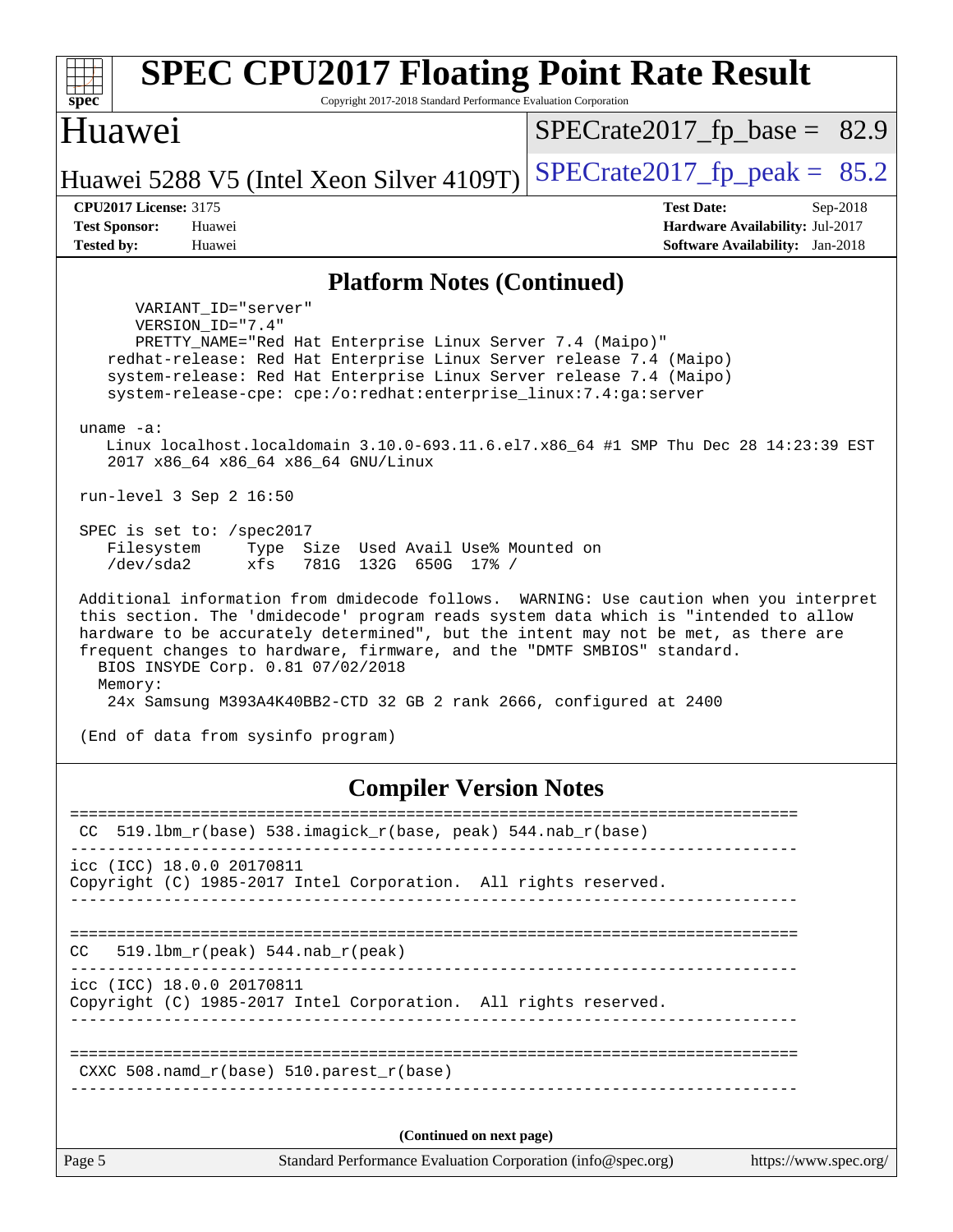| $spec^*$                                                                                      | <b>SPEC CPU2017 Floating Point Rate Result</b><br>Copyright 2017-2018 Standard Performance Evaluation Corporation                  |                   |                                                                                       |  |  |  |  |  |  |
|-----------------------------------------------------------------------------------------------|------------------------------------------------------------------------------------------------------------------------------------|-------------------|---------------------------------------------------------------------------------------|--|--|--|--|--|--|
| Huawei                                                                                        |                                                                                                                                    |                   | $SPECrate2017_fp\_base = 82.9$                                                        |  |  |  |  |  |  |
| Huawei 5288 V5 (Intel Xeon Silver 4109T)                                                      |                                                                                                                                    |                   | $SPECrate2017_fp\_peak = 85.2$                                                        |  |  |  |  |  |  |
| <b>CPU2017 License: 3175</b><br><b>Test Sponsor:</b><br>Huawei<br><b>Tested by:</b><br>Huawei |                                                                                                                                    | <b>Test Date:</b> | Sep-2018<br>Hardware Availability: Jul-2017<br><b>Software Availability:</b> Jan-2018 |  |  |  |  |  |  |
|                                                                                               | <b>Compiler Version Notes (Continued)</b>                                                                                          |                   |                                                                                       |  |  |  |  |  |  |
| icpc (ICC) 18.0.0 20170811                                                                    | Copyright (C) 1985-2017 Intel Corporation. All rights reserved.                                                                    |                   |                                                                                       |  |  |  |  |  |  |
| CXXC 508.namd_r(peak) 510.parest_r(peak)                                                      |                                                                                                                                    |                   |                                                                                       |  |  |  |  |  |  |
| icpc (ICC) 18.0.0 20170811                                                                    | Copyright (C) 1985-2017 Intel Corporation. All rights reserved.                                                                    |                   |                                                                                       |  |  |  |  |  |  |
| CC.                                                                                           | 511.povray_r(base) 526.blender_r(base)                                                                                             |                   |                                                                                       |  |  |  |  |  |  |
| icpc (ICC) 18.0.0 20170811<br>icc (ICC) 18.0.0 20170811                                       | Copyright (C) 1985-2017 Intel Corporation. All rights reserved.<br>Copyright (C) 1985-2017 Intel Corporation. All rights reserved. |                   |                                                                                       |  |  |  |  |  |  |
| CC                                                                                            | 511.povray_r(peak) 526.blender_r(peak)                                                                                             |                   |                                                                                       |  |  |  |  |  |  |
| icpc (ICC) 18.0.0 20170811<br>icc (ICC) 18.0.0 20170811                                       | Copyright (C) 1985-2017 Intel Corporation. All rights reserved.<br>Copyright (C) 1985-2017 Intel Corporation. All rights reserved. |                   |                                                                                       |  |  |  |  |  |  |
| FC 507.cactuBSSN r(base)                                                                      |                                                                                                                                    |                   |                                                                                       |  |  |  |  |  |  |
| icpc (ICC) 18.0.0 20170811<br>icc (ICC) 18.0.0 20170811                                       | Copyright (C) 1985-2017 Intel Corporation. All rights reserved.<br>Copyright (C) 1985-2017 Intel Corporation. All rights reserved. |                   |                                                                                       |  |  |  |  |  |  |
| ifort (IFORT) 18.0.0 20170811                                                                 | Copyright (C) 1985-2017 Intel Corporation. All rights reserved.                                                                    |                   |                                                                                       |  |  |  |  |  |  |
| 507.cactuBSSN_r(peak)<br>FC                                                                   |                                                                                                                                    |                   |                                                                                       |  |  |  |  |  |  |
| icpc (ICC) 18.0.0 20170811<br>icc (ICC) 18.0.0 20170811                                       | Copyright (C) 1985-2017 Intel Corporation. All rights reserved.<br>Copyright (C) 1985-2017 Intel Corporation. All rights reserved. |                   |                                                                                       |  |  |  |  |  |  |
|                                                                                               | (Continued on next page)                                                                                                           |                   |                                                                                       |  |  |  |  |  |  |
| Page 6                                                                                        | Standard Performance Evaluation Corporation (info@spec.org)                                                                        |                   | https://www.spec.org/                                                                 |  |  |  |  |  |  |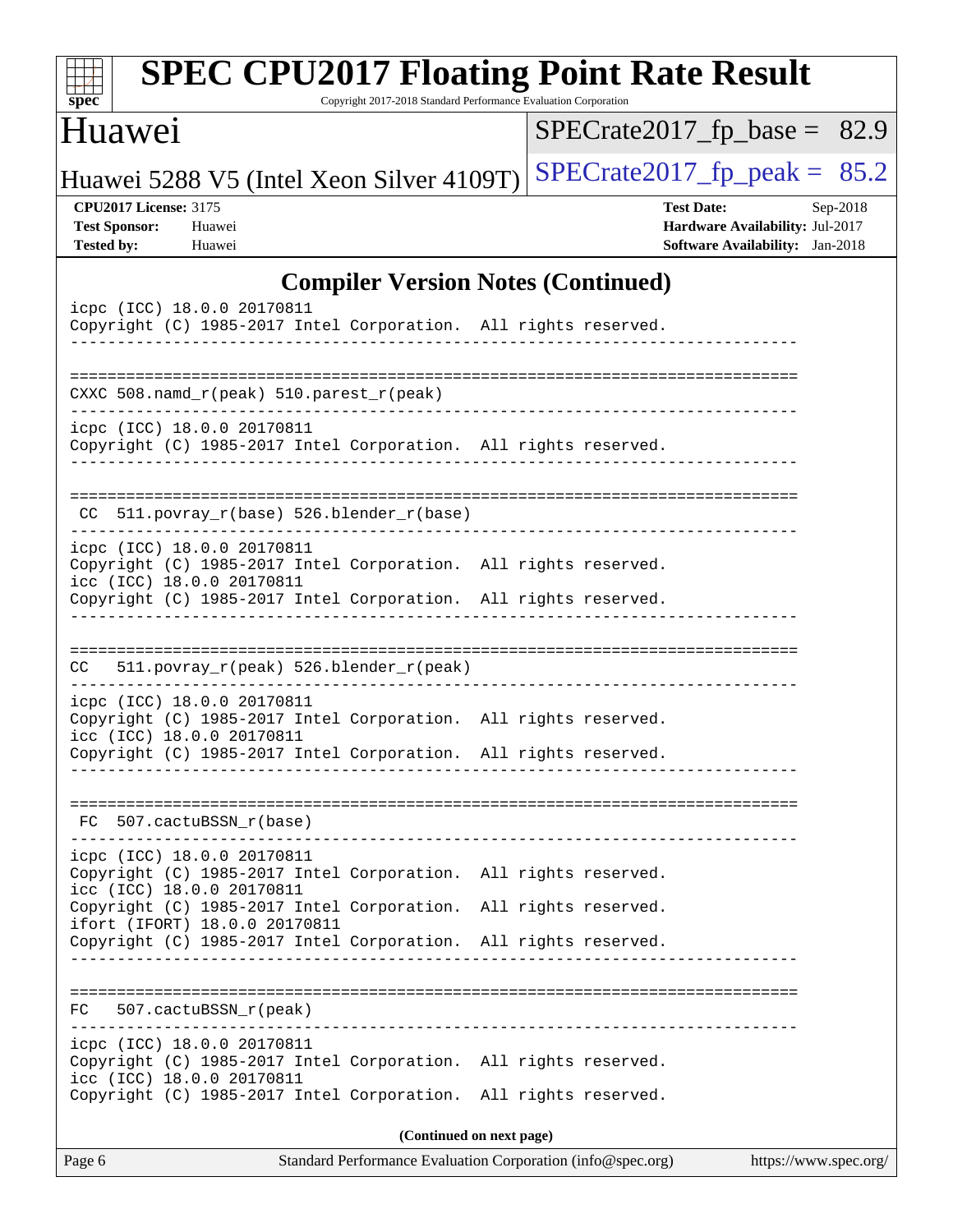| <b>SPEC CPU2017 Floating Point Rate Result</b><br>Copyright 2017-2018 Standard Performance Evaluation Corporation<br>$spec^*$                                                                    |                                                                                                            |  |  |  |  |  |
|--------------------------------------------------------------------------------------------------------------------------------------------------------------------------------------------------|------------------------------------------------------------------------------------------------------------|--|--|--|--|--|
| Huawei                                                                                                                                                                                           | $SPECrate2017_fp\_base = 82.9$                                                                             |  |  |  |  |  |
| Huawei 5288 V5 (Intel Xeon Silver 4109T)                                                                                                                                                         | $SPECrate2017_fp\_peak = 85.2$                                                                             |  |  |  |  |  |
| <b>CPU2017 License: 3175</b><br><b>Test Sponsor:</b><br>Huawei<br><b>Tested by:</b><br>Huawei                                                                                                    | <b>Test Date:</b><br>Sep-2018<br>Hardware Availability: Jul-2017<br><b>Software Availability:</b> Jan-2018 |  |  |  |  |  |
| <b>Compiler Version Notes (Continued)</b>                                                                                                                                                        |                                                                                                            |  |  |  |  |  |
| ifort (IFORT) 18.0.0 20170811<br>Copyright (C) 1985-2017 Intel Corporation. All rights reserved.                                                                                                 |                                                                                                            |  |  |  |  |  |
| 503.bwaves_r(base, peak) 549.fotonik3d_r(base, peak) 554.roms_r(base)<br>FC                                                                                                                      |                                                                                                            |  |  |  |  |  |
| ifort (IFORT) 18.0.0 20170811<br>Copyright (C) 1985-2017 Intel Corporation. All rights reserved.                                                                                                 |                                                                                                            |  |  |  |  |  |
| 554.roms r(peak)<br>FC.                                                                                                                                                                          |                                                                                                            |  |  |  |  |  |
| ifort (IFORT) 18.0.0 20170811<br>Copyright (C) 1985-2017 Intel Corporation. All rights reserved.                                                                                                 |                                                                                                            |  |  |  |  |  |
| $521.wrf_r(base) 527.cam4_r(base)$<br>CC.                                                                                                                                                        |                                                                                                            |  |  |  |  |  |
| ifort (IFORT) 18.0.0 20170811<br>Copyright (C) 1985-2017 Intel Corporation. All rights reserved.<br>icc (ICC) 18.0.0 20170811<br>Copyright (C) 1985-2017 Intel Corporation. All rights reserved. |                                                                                                            |  |  |  |  |  |
| $521.wrf_r(peak) 527.cam4_r(peak)$<br>CC                                                                                                                                                         |                                                                                                            |  |  |  |  |  |
| ifort (IFORT) 18.0.0 20170811<br>Copyright (C) 1985-2017 Intel Corporation. All rights reserved.<br>icc (ICC) 18.0.0 20170811                                                                    |                                                                                                            |  |  |  |  |  |
| Copyright (C) 1985-2017 Intel Corporation. All rights reserved.                                                                                                                                  |                                                                                                            |  |  |  |  |  |
| <b>Base Compiler Invocation</b>                                                                                                                                                                  |                                                                                                            |  |  |  |  |  |
| C benchmarks:<br>icc                                                                                                                                                                             |                                                                                                            |  |  |  |  |  |
| $C_{++}$ benchmarks:<br>icpc                                                                                                                                                                     |                                                                                                            |  |  |  |  |  |
| Fortran benchmarks:<br>ifort                                                                                                                                                                     |                                                                                                            |  |  |  |  |  |
| (Continued on next page)                                                                                                                                                                         |                                                                                                            |  |  |  |  |  |
| Standard Performance Evaluation Corporation (info@spec.org)<br>Page 7                                                                                                                            | https://www.spec.org/                                                                                      |  |  |  |  |  |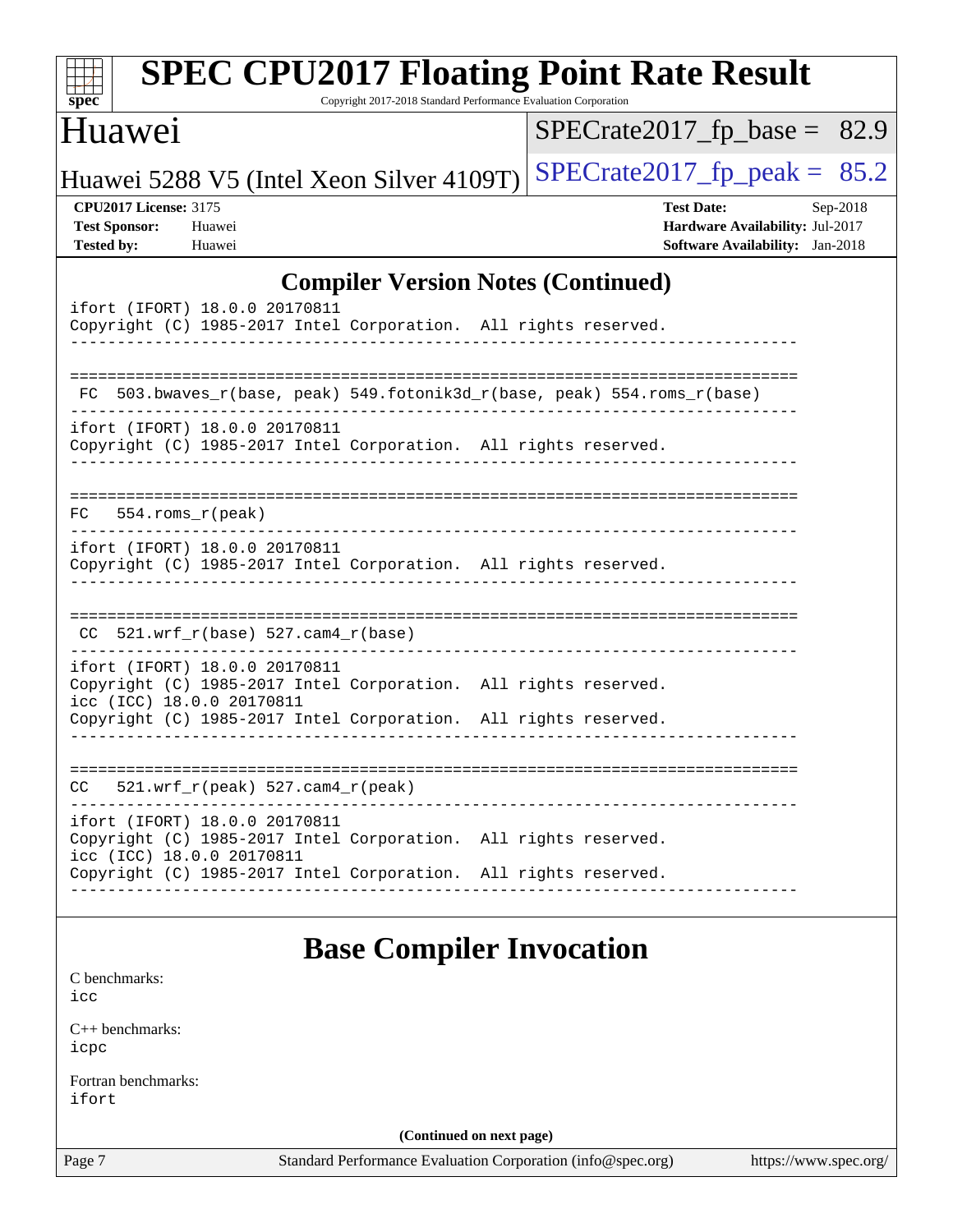

# **[SPEC CPU2017 Floating Point Rate Result](http://www.spec.org/auto/cpu2017/Docs/result-fields.html#SPECCPU2017FloatingPointRateResult)**

Copyright 2017-2018 Standard Performance Evaluation Corporation

## Huawei

[SPECrate2017\\_fp\\_base =](http://www.spec.org/auto/cpu2017/Docs/result-fields.html#SPECrate2017fpbase) 82.9

Huawei 5288 V5 (Intel Xeon Silver 4109T) SPECrate  $2017$  fp peak = 85.2

**[CPU2017 License:](http://www.spec.org/auto/cpu2017/Docs/result-fields.html#CPU2017License)** 3175 **[Test Date:](http://www.spec.org/auto/cpu2017/Docs/result-fields.html#TestDate)** Sep-2018 **[Test Sponsor:](http://www.spec.org/auto/cpu2017/Docs/result-fields.html#TestSponsor)** Huawei **[Hardware Availability:](http://www.spec.org/auto/cpu2017/Docs/result-fields.html#HardwareAvailability)** Jul-2017 **[Tested by:](http://www.spec.org/auto/cpu2017/Docs/result-fields.html#Testedby)** Huawei **[Software Availability:](http://www.spec.org/auto/cpu2017/Docs/result-fields.html#SoftwareAvailability)** Jan-2018

## **[Base Compiler Invocation \(Continued\)](http://www.spec.org/auto/cpu2017/Docs/result-fields.html#BaseCompilerInvocation)**

[Benchmarks using both Fortran and C](http://www.spec.org/auto/cpu2017/Docs/result-fields.html#BenchmarksusingbothFortranandC): [ifort](http://www.spec.org/cpu2017/results/res2018q4/cpu2017-20180909-08834.flags.html#user_CC_FCbase_intel_ifort_18.0_8111460550e3ca792625aed983ce982f94888b8b503583aa7ba2b8303487b4d8a21a13e7191a45c5fd58ff318f48f9492884d4413fa793fd88dd292cad7027ca) [icc](http://www.spec.org/cpu2017/results/res2018q4/cpu2017-20180909-08834.flags.html#user_CC_FCbase_intel_icc_18.0_66fc1ee009f7361af1fbd72ca7dcefbb700085f36577c54f309893dd4ec40d12360134090235512931783d35fd58c0460139e722d5067c5574d8eaf2b3e37e92)

[Benchmarks using both C and C++](http://www.spec.org/auto/cpu2017/Docs/result-fields.html#BenchmarksusingbothCandCXX): [icpc](http://www.spec.org/cpu2017/results/res2018q4/cpu2017-20180909-08834.flags.html#user_CC_CXXbase_intel_icpc_18.0_c510b6838c7f56d33e37e94d029a35b4a7bccf4766a728ee175e80a419847e808290a9b78be685c44ab727ea267ec2f070ec5dc83b407c0218cded6866a35d07) [icc](http://www.spec.org/cpu2017/results/res2018q4/cpu2017-20180909-08834.flags.html#user_CC_CXXbase_intel_icc_18.0_66fc1ee009f7361af1fbd72ca7dcefbb700085f36577c54f309893dd4ec40d12360134090235512931783d35fd58c0460139e722d5067c5574d8eaf2b3e37e92)

[Benchmarks using Fortran, C, and C++:](http://www.spec.org/auto/cpu2017/Docs/result-fields.html#BenchmarksusingFortranCandCXX) [icpc](http://www.spec.org/cpu2017/results/res2018q4/cpu2017-20180909-08834.flags.html#user_CC_CXX_FCbase_intel_icpc_18.0_c510b6838c7f56d33e37e94d029a35b4a7bccf4766a728ee175e80a419847e808290a9b78be685c44ab727ea267ec2f070ec5dc83b407c0218cded6866a35d07) [icc](http://www.spec.org/cpu2017/results/res2018q4/cpu2017-20180909-08834.flags.html#user_CC_CXX_FCbase_intel_icc_18.0_66fc1ee009f7361af1fbd72ca7dcefbb700085f36577c54f309893dd4ec40d12360134090235512931783d35fd58c0460139e722d5067c5574d8eaf2b3e37e92) [ifort](http://www.spec.org/cpu2017/results/res2018q4/cpu2017-20180909-08834.flags.html#user_CC_CXX_FCbase_intel_ifort_18.0_8111460550e3ca792625aed983ce982f94888b8b503583aa7ba2b8303487b4d8a21a13e7191a45c5fd58ff318f48f9492884d4413fa793fd88dd292cad7027ca)

## **[Base Portability Flags](http://www.spec.org/auto/cpu2017/Docs/result-fields.html#BasePortabilityFlags)**

 503.bwaves\_r: [-DSPEC\\_LP64](http://www.spec.org/cpu2017/results/res2018q4/cpu2017-20180909-08834.flags.html#suite_basePORTABILITY503_bwaves_r_DSPEC_LP64) 507.cactuBSSN\_r: [-DSPEC\\_LP64](http://www.spec.org/cpu2017/results/res2018q4/cpu2017-20180909-08834.flags.html#suite_basePORTABILITY507_cactuBSSN_r_DSPEC_LP64) 508.namd\_r: [-DSPEC\\_LP64](http://www.spec.org/cpu2017/results/res2018q4/cpu2017-20180909-08834.flags.html#suite_basePORTABILITY508_namd_r_DSPEC_LP64) 510.parest\_r: [-DSPEC\\_LP64](http://www.spec.org/cpu2017/results/res2018q4/cpu2017-20180909-08834.flags.html#suite_basePORTABILITY510_parest_r_DSPEC_LP64) 511.povray\_r: [-DSPEC\\_LP64](http://www.spec.org/cpu2017/results/res2018q4/cpu2017-20180909-08834.flags.html#suite_basePORTABILITY511_povray_r_DSPEC_LP64) 519.lbm\_r: [-DSPEC\\_LP64](http://www.spec.org/cpu2017/results/res2018q4/cpu2017-20180909-08834.flags.html#suite_basePORTABILITY519_lbm_r_DSPEC_LP64) 521.wrf\_r: [-DSPEC\\_LP64](http://www.spec.org/cpu2017/results/res2018q4/cpu2017-20180909-08834.flags.html#suite_basePORTABILITY521_wrf_r_DSPEC_LP64) [-DSPEC\\_CASE\\_FLAG](http://www.spec.org/cpu2017/results/res2018q4/cpu2017-20180909-08834.flags.html#b521.wrf_r_baseCPORTABILITY_DSPEC_CASE_FLAG) [-convert big\\_endian](http://www.spec.org/cpu2017/results/res2018q4/cpu2017-20180909-08834.flags.html#user_baseFPORTABILITY521_wrf_r_convert_big_endian_c3194028bc08c63ac5d04de18c48ce6d347e4e562e8892b8bdbdc0214820426deb8554edfa529a3fb25a586e65a3d812c835984020483e7e73212c4d31a38223) 526.blender\_r: [-DSPEC\\_LP64](http://www.spec.org/cpu2017/results/res2018q4/cpu2017-20180909-08834.flags.html#suite_basePORTABILITY526_blender_r_DSPEC_LP64) [-DSPEC\\_LINUX](http://www.spec.org/cpu2017/results/res2018q4/cpu2017-20180909-08834.flags.html#b526.blender_r_baseCPORTABILITY_DSPEC_LINUX) [-funsigned-char](http://www.spec.org/cpu2017/results/res2018q4/cpu2017-20180909-08834.flags.html#user_baseCPORTABILITY526_blender_r_force_uchar_40c60f00ab013830e2dd6774aeded3ff59883ba5a1fc5fc14077f794d777847726e2a5858cbc7672e36e1b067e7e5c1d9a74f7176df07886a243d7cc18edfe67) 527.cam4\_r: [-DSPEC\\_LP64](http://www.spec.org/cpu2017/results/res2018q4/cpu2017-20180909-08834.flags.html#suite_basePORTABILITY527_cam4_r_DSPEC_LP64) [-DSPEC\\_CASE\\_FLAG](http://www.spec.org/cpu2017/results/res2018q4/cpu2017-20180909-08834.flags.html#b527.cam4_r_baseCPORTABILITY_DSPEC_CASE_FLAG) 538.imagick\_r: [-DSPEC\\_LP64](http://www.spec.org/cpu2017/results/res2018q4/cpu2017-20180909-08834.flags.html#suite_basePORTABILITY538_imagick_r_DSPEC_LP64) 544.nab\_r: [-DSPEC\\_LP64](http://www.spec.org/cpu2017/results/res2018q4/cpu2017-20180909-08834.flags.html#suite_basePORTABILITY544_nab_r_DSPEC_LP64) 549.fotonik3d\_r: [-DSPEC\\_LP64](http://www.spec.org/cpu2017/results/res2018q4/cpu2017-20180909-08834.flags.html#suite_basePORTABILITY549_fotonik3d_r_DSPEC_LP64) 554.roms\_r: [-DSPEC\\_LP64](http://www.spec.org/cpu2017/results/res2018q4/cpu2017-20180909-08834.flags.html#suite_basePORTABILITY554_roms_r_DSPEC_LP64)

## **[Base Optimization Flags](http://www.spec.org/auto/cpu2017/Docs/result-fields.html#BaseOptimizationFlags)**

[C benchmarks](http://www.spec.org/auto/cpu2017/Docs/result-fields.html#Cbenchmarks):

[-xCORE-AVX2](http://www.spec.org/cpu2017/results/res2018q4/cpu2017-20180909-08834.flags.html#user_CCbase_f-xCORE-AVX2) [-ipo](http://www.spec.org/cpu2017/results/res2018q4/cpu2017-20180909-08834.flags.html#user_CCbase_f-ipo) [-O3](http://www.spec.org/cpu2017/results/res2018q4/cpu2017-20180909-08834.flags.html#user_CCbase_f-O3) [-no-prec-div](http://www.spec.org/cpu2017/results/res2018q4/cpu2017-20180909-08834.flags.html#user_CCbase_f-no-prec-div) [-qopt-prefetch](http://www.spec.org/cpu2017/results/res2018q4/cpu2017-20180909-08834.flags.html#user_CCbase_f-qopt-prefetch) [-ffinite-math-only](http://www.spec.org/cpu2017/results/res2018q4/cpu2017-20180909-08834.flags.html#user_CCbase_f_finite_math_only_cb91587bd2077682c4b38af759c288ed7c732db004271a9512da14a4f8007909a5f1427ecbf1a0fb78ff2a814402c6114ac565ca162485bbcae155b5e4258871) [-qopt-mem-layout-trans=3](http://www.spec.org/cpu2017/results/res2018q4/cpu2017-20180909-08834.flags.html#user_CCbase_f-qopt-mem-layout-trans_de80db37974c74b1f0e20d883f0b675c88c3b01e9d123adea9b28688d64333345fb62bc4a798493513fdb68f60282f9a726aa07f478b2f7113531aecce732043) [C++ benchmarks:](http://www.spec.org/auto/cpu2017/Docs/result-fields.html#CXXbenchmarks) [-xCORE-AVX2](http://www.spec.org/cpu2017/results/res2018q4/cpu2017-20180909-08834.flags.html#user_CXXbase_f-xCORE-AVX2) [-ipo](http://www.spec.org/cpu2017/results/res2018q4/cpu2017-20180909-08834.flags.html#user_CXXbase_f-ipo) [-O3](http://www.spec.org/cpu2017/results/res2018q4/cpu2017-20180909-08834.flags.html#user_CXXbase_f-O3) [-no-prec-div](http://www.spec.org/cpu2017/results/res2018q4/cpu2017-20180909-08834.flags.html#user_CXXbase_f-no-prec-div) [-qopt-prefetch](http://www.spec.org/cpu2017/results/res2018q4/cpu2017-20180909-08834.flags.html#user_CXXbase_f-qopt-prefetch) [-ffinite-math-only](http://www.spec.org/cpu2017/results/res2018q4/cpu2017-20180909-08834.flags.html#user_CXXbase_f_finite_math_only_cb91587bd2077682c4b38af759c288ed7c732db004271a9512da14a4f8007909a5f1427ecbf1a0fb78ff2a814402c6114ac565ca162485bbcae155b5e4258871) [-qopt-mem-layout-trans=3](http://www.spec.org/cpu2017/results/res2018q4/cpu2017-20180909-08834.flags.html#user_CXXbase_f-qopt-mem-layout-trans_de80db37974c74b1f0e20d883f0b675c88c3b01e9d123adea9b28688d64333345fb62bc4a798493513fdb68f60282f9a726aa07f478b2f7113531aecce732043) [Fortran benchmarks](http://www.spec.org/auto/cpu2017/Docs/result-fields.html#Fortranbenchmarks): [-xCORE-AVX2](http://www.spec.org/cpu2017/results/res2018q4/cpu2017-20180909-08834.flags.html#user_FCbase_f-xCORE-AVX2) [-ipo](http://www.spec.org/cpu2017/results/res2018q4/cpu2017-20180909-08834.flags.html#user_FCbase_f-ipo) [-O3](http://www.spec.org/cpu2017/results/res2018q4/cpu2017-20180909-08834.flags.html#user_FCbase_f-O3) [-no-prec-div](http://www.spec.org/cpu2017/results/res2018q4/cpu2017-20180909-08834.flags.html#user_FCbase_f-no-prec-div) [-qopt-prefetch](http://www.spec.org/cpu2017/results/res2018q4/cpu2017-20180909-08834.flags.html#user_FCbase_f-qopt-prefetch) [-ffinite-math-only](http://www.spec.org/cpu2017/results/res2018q4/cpu2017-20180909-08834.flags.html#user_FCbase_f_finite_math_only_cb91587bd2077682c4b38af759c288ed7c732db004271a9512da14a4f8007909a5f1427ecbf1a0fb78ff2a814402c6114ac565ca162485bbcae155b5e4258871) [-qopt-mem-layout-trans=3](http://www.spec.org/cpu2017/results/res2018q4/cpu2017-20180909-08834.flags.html#user_FCbase_f-qopt-mem-layout-trans_de80db37974c74b1f0e20d883f0b675c88c3b01e9d123adea9b28688d64333345fb62bc4a798493513fdb68f60282f9a726aa07f478b2f7113531aecce732043) [-nostandard-realloc-lhs](http://www.spec.org/cpu2017/results/res2018q4/cpu2017-20180909-08834.flags.html#user_FCbase_f_2003_std_realloc_82b4557e90729c0f113870c07e44d33d6f5a304b4f63d4c15d2d0f1fab99f5daaed73bdb9275d9ae411527f28b936061aa8b9c8f2d63842963b95c9dd6426b8a) [-align array32byte](http://www.spec.org/cpu2017/results/res2018q4/cpu2017-20180909-08834.flags.html#user_FCbase_align_array32byte_b982fe038af199962ba9a80c053b8342c548c85b40b8e86eb3cc33dee0d7986a4af373ac2d51c3f7cf710a18d62fdce2948f201cd044323541f22fc0fffc51b6)

**(Continued on next page)**

Page 8 Standard Performance Evaluation Corporation [\(info@spec.org\)](mailto:info@spec.org) <https://www.spec.org/>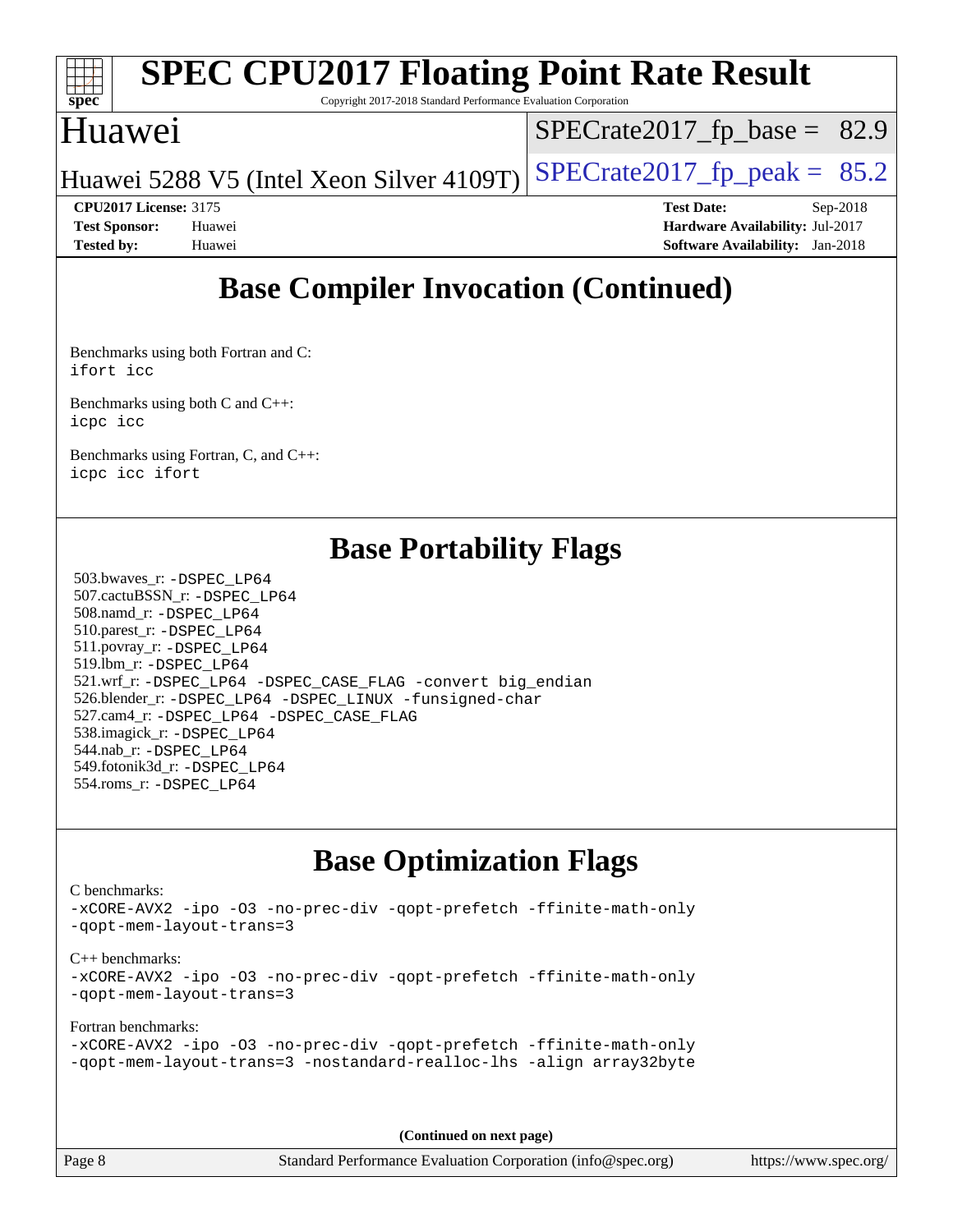| <b>SPEC CPU2017 Floating Point Rate Result</b><br>spec <sup>®</sup><br>Copyright 2017-2018 Standard Performance Evaluation Corporation |                                        |  |  |  |  |  |  |
|----------------------------------------------------------------------------------------------------------------------------------------|----------------------------------------|--|--|--|--|--|--|
| Huawei                                                                                                                                 | $SPECrate2017_fp\_base = 82.9$         |  |  |  |  |  |  |
| Huawei 5288 V5 (Intel Xeon Silver 4109T)                                                                                               | $SPECrate2017_fp\_peak = 85.2$         |  |  |  |  |  |  |
| <b>CPU2017 License: 3175</b>                                                                                                           | <b>Test Date:</b><br>$Sep-2018$        |  |  |  |  |  |  |
| <b>Test Sponsor:</b><br>Huawei                                                                                                         | <b>Hardware Availability: Jul-2017</b> |  |  |  |  |  |  |
| <b>Tested by:</b><br>Huawei                                                                                                            | <b>Software Availability:</b> Jan-2018 |  |  |  |  |  |  |
| <b>Base Optimization Flags (Continued)</b>                                                                                             |                                        |  |  |  |  |  |  |

[Benchmarks using both Fortran and C](http://www.spec.org/auto/cpu2017/Docs/result-fields.html#BenchmarksusingbothFortranandC):

[-xCORE-AVX2](http://www.spec.org/cpu2017/results/res2018q4/cpu2017-20180909-08834.flags.html#user_CC_FCbase_f-xCORE-AVX2) [-ipo](http://www.spec.org/cpu2017/results/res2018q4/cpu2017-20180909-08834.flags.html#user_CC_FCbase_f-ipo) [-O3](http://www.spec.org/cpu2017/results/res2018q4/cpu2017-20180909-08834.flags.html#user_CC_FCbase_f-O3) [-no-prec-div](http://www.spec.org/cpu2017/results/res2018q4/cpu2017-20180909-08834.flags.html#user_CC_FCbase_f-no-prec-div) [-qopt-prefetch](http://www.spec.org/cpu2017/results/res2018q4/cpu2017-20180909-08834.flags.html#user_CC_FCbase_f-qopt-prefetch) [-ffinite-math-only](http://www.spec.org/cpu2017/results/res2018q4/cpu2017-20180909-08834.flags.html#user_CC_FCbase_f_finite_math_only_cb91587bd2077682c4b38af759c288ed7c732db004271a9512da14a4f8007909a5f1427ecbf1a0fb78ff2a814402c6114ac565ca162485bbcae155b5e4258871) [-qopt-mem-layout-trans=3](http://www.spec.org/cpu2017/results/res2018q4/cpu2017-20180909-08834.flags.html#user_CC_FCbase_f-qopt-mem-layout-trans_de80db37974c74b1f0e20d883f0b675c88c3b01e9d123adea9b28688d64333345fb62bc4a798493513fdb68f60282f9a726aa07f478b2f7113531aecce732043) [-nostandard-realloc-lhs](http://www.spec.org/cpu2017/results/res2018q4/cpu2017-20180909-08834.flags.html#user_CC_FCbase_f_2003_std_realloc_82b4557e90729c0f113870c07e44d33d6f5a304b4f63d4c15d2d0f1fab99f5daaed73bdb9275d9ae411527f28b936061aa8b9c8f2d63842963b95c9dd6426b8a) [-align array32byte](http://www.spec.org/cpu2017/results/res2018q4/cpu2017-20180909-08834.flags.html#user_CC_FCbase_align_array32byte_b982fe038af199962ba9a80c053b8342c548c85b40b8e86eb3cc33dee0d7986a4af373ac2d51c3f7cf710a18d62fdce2948f201cd044323541f22fc0fffc51b6) [Benchmarks using both C and C++](http://www.spec.org/auto/cpu2017/Docs/result-fields.html#BenchmarksusingbothCandCXX): [-xCORE-AVX2](http://www.spec.org/cpu2017/results/res2018q4/cpu2017-20180909-08834.flags.html#user_CC_CXXbase_f-xCORE-AVX2) [-ipo](http://www.spec.org/cpu2017/results/res2018q4/cpu2017-20180909-08834.flags.html#user_CC_CXXbase_f-ipo) [-O3](http://www.spec.org/cpu2017/results/res2018q4/cpu2017-20180909-08834.flags.html#user_CC_CXXbase_f-O3) [-no-prec-div](http://www.spec.org/cpu2017/results/res2018q4/cpu2017-20180909-08834.flags.html#user_CC_CXXbase_f-no-prec-div) [-qopt-prefetch](http://www.spec.org/cpu2017/results/res2018q4/cpu2017-20180909-08834.flags.html#user_CC_CXXbase_f-qopt-prefetch) [-ffinite-math-only](http://www.spec.org/cpu2017/results/res2018q4/cpu2017-20180909-08834.flags.html#user_CC_CXXbase_f_finite_math_only_cb91587bd2077682c4b38af759c288ed7c732db004271a9512da14a4f8007909a5f1427ecbf1a0fb78ff2a814402c6114ac565ca162485bbcae155b5e4258871) [-qopt-mem-layout-trans=3](http://www.spec.org/cpu2017/results/res2018q4/cpu2017-20180909-08834.flags.html#user_CC_CXXbase_f-qopt-mem-layout-trans_de80db37974c74b1f0e20d883f0b675c88c3b01e9d123adea9b28688d64333345fb62bc4a798493513fdb68f60282f9a726aa07f478b2f7113531aecce732043) [Benchmarks using Fortran, C, and C++:](http://www.spec.org/auto/cpu2017/Docs/result-fields.html#BenchmarksusingFortranCandCXX) [-xCORE-AVX2](http://www.spec.org/cpu2017/results/res2018q4/cpu2017-20180909-08834.flags.html#user_CC_CXX_FCbase_f-xCORE-AVX2) [-ipo](http://www.spec.org/cpu2017/results/res2018q4/cpu2017-20180909-08834.flags.html#user_CC_CXX_FCbase_f-ipo) [-O3](http://www.spec.org/cpu2017/results/res2018q4/cpu2017-20180909-08834.flags.html#user_CC_CXX_FCbase_f-O3) [-no-prec-div](http://www.spec.org/cpu2017/results/res2018q4/cpu2017-20180909-08834.flags.html#user_CC_CXX_FCbase_f-no-prec-div) [-qopt-prefetch](http://www.spec.org/cpu2017/results/res2018q4/cpu2017-20180909-08834.flags.html#user_CC_CXX_FCbase_f-qopt-prefetch) [-ffinite-math-only](http://www.spec.org/cpu2017/results/res2018q4/cpu2017-20180909-08834.flags.html#user_CC_CXX_FCbase_f_finite_math_only_cb91587bd2077682c4b38af759c288ed7c732db004271a9512da14a4f8007909a5f1427ecbf1a0fb78ff2a814402c6114ac565ca162485bbcae155b5e4258871) [-qopt-mem-layout-trans=3](http://www.spec.org/cpu2017/results/res2018q4/cpu2017-20180909-08834.flags.html#user_CC_CXX_FCbase_f-qopt-mem-layout-trans_de80db37974c74b1f0e20d883f0b675c88c3b01e9d123adea9b28688d64333345fb62bc4a798493513fdb68f60282f9a726aa07f478b2f7113531aecce732043) [-nostandard-realloc-lhs](http://www.spec.org/cpu2017/results/res2018q4/cpu2017-20180909-08834.flags.html#user_CC_CXX_FCbase_f_2003_std_realloc_82b4557e90729c0f113870c07e44d33d6f5a304b4f63d4c15d2d0f1fab99f5daaed73bdb9275d9ae411527f28b936061aa8b9c8f2d63842963b95c9dd6426b8a) [-align array32byte](http://www.spec.org/cpu2017/results/res2018q4/cpu2017-20180909-08834.flags.html#user_CC_CXX_FCbase_align_array32byte_b982fe038af199962ba9a80c053b8342c548c85b40b8e86eb3cc33dee0d7986a4af373ac2d51c3f7cf710a18d62fdce2948f201cd044323541f22fc0fffc51b6)

## **[Base Other Flags](http://www.spec.org/auto/cpu2017/Docs/result-fields.html#BaseOtherFlags)**

[C benchmarks](http://www.spec.org/auto/cpu2017/Docs/result-fields.html#Cbenchmarks):  $-m64 - std = c11$  $-m64 - std = c11$ 

[C++ benchmarks:](http://www.spec.org/auto/cpu2017/Docs/result-fields.html#CXXbenchmarks)  $-m64$ 

[Fortran benchmarks](http://www.spec.org/auto/cpu2017/Docs/result-fields.html#Fortranbenchmarks):  $-m64$ 

[Benchmarks using both Fortran and C](http://www.spec.org/auto/cpu2017/Docs/result-fields.html#BenchmarksusingbothFortranandC):  $-m64 - std= c11$  $-m64 - std= c11$ 

[Benchmarks using both C and C++](http://www.spec.org/auto/cpu2017/Docs/result-fields.html#BenchmarksusingbothCandCXX):  $-m64 - std = c11$  $-m64 - std = c11$ 

[Benchmarks using Fortran, C, and C++:](http://www.spec.org/auto/cpu2017/Docs/result-fields.html#BenchmarksusingFortranCandCXX)  $-m64 - std= c11$  $-m64 - std= c11$ 

## **[Peak Compiler Invocation](http://www.spec.org/auto/cpu2017/Docs/result-fields.html#PeakCompilerInvocation)**

[C benchmarks](http://www.spec.org/auto/cpu2017/Docs/result-fields.html#Cbenchmarks): [icc](http://www.spec.org/cpu2017/results/res2018q4/cpu2017-20180909-08834.flags.html#user_CCpeak_intel_icc_18.0_66fc1ee009f7361af1fbd72ca7dcefbb700085f36577c54f309893dd4ec40d12360134090235512931783d35fd58c0460139e722d5067c5574d8eaf2b3e37e92)

[C++ benchmarks:](http://www.spec.org/auto/cpu2017/Docs/result-fields.html#CXXbenchmarks) [icpc](http://www.spec.org/cpu2017/results/res2018q4/cpu2017-20180909-08834.flags.html#user_CXXpeak_intel_icpc_18.0_c510b6838c7f56d33e37e94d029a35b4a7bccf4766a728ee175e80a419847e808290a9b78be685c44ab727ea267ec2f070ec5dc83b407c0218cded6866a35d07)

[Fortran benchmarks](http://www.spec.org/auto/cpu2017/Docs/result-fields.html#Fortranbenchmarks): [ifort](http://www.spec.org/cpu2017/results/res2018q4/cpu2017-20180909-08834.flags.html#user_FCpeak_intel_ifort_18.0_8111460550e3ca792625aed983ce982f94888b8b503583aa7ba2b8303487b4d8a21a13e7191a45c5fd58ff318f48f9492884d4413fa793fd88dd292cad7027ca)

**(Continued on next page)**

Page 9 Standard Performance Evaluation Corporation [\(info@spec.org\)](mailto:info@spec.org) <https://www.spec.org/>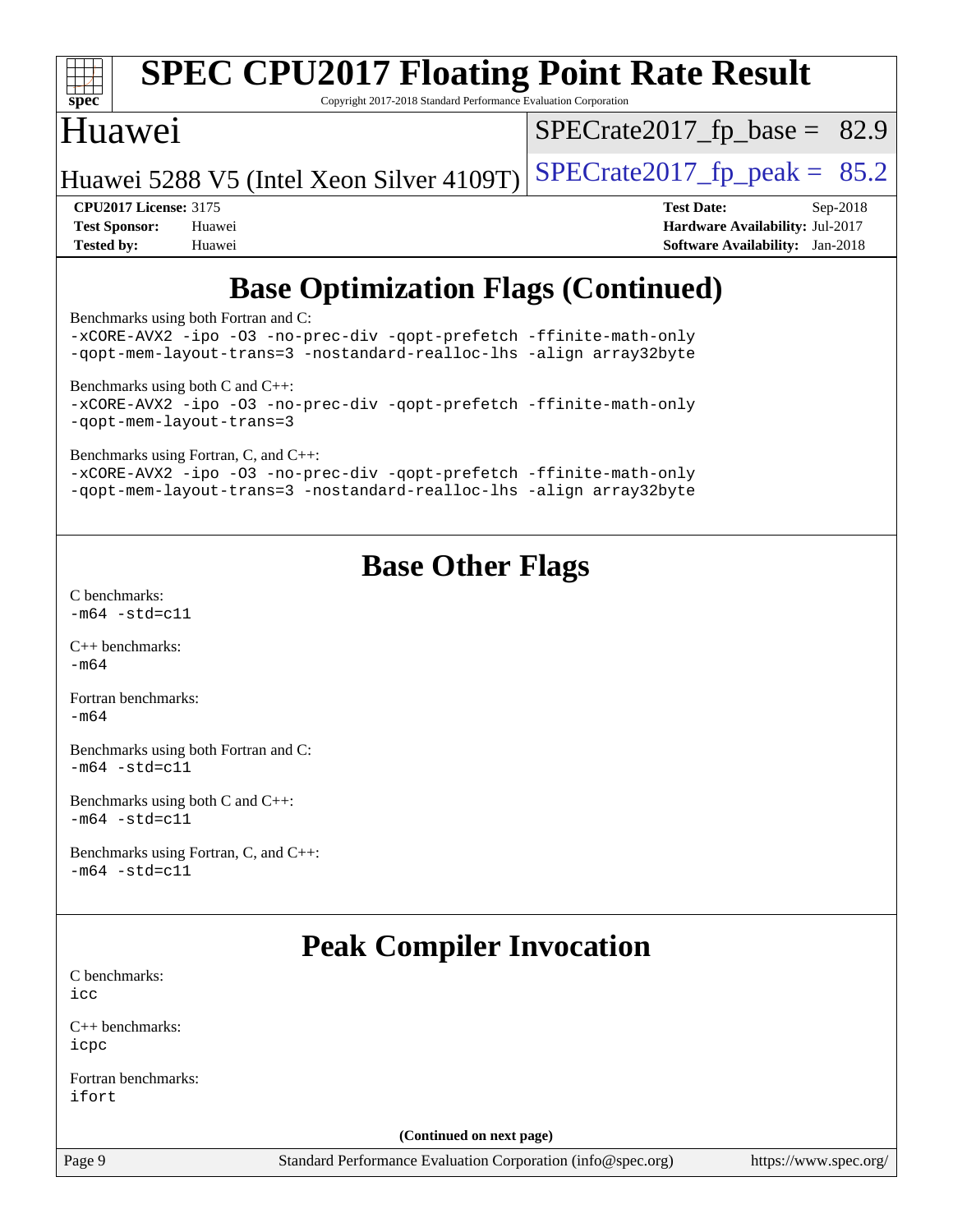

### **[SPEC CPU2017 Floating Point Rate Result](http://www.spec.org/auto/cpu2017/Docs/result-fields.html#SPECCPU2017FloatingPointRateResult)** Copyright 2017-2018 Standard Performance Evaluation Corporation

## Huawei

 $SPECTate2017_fp\_base = 82.9$ 

Huawei 5288 V5 (Intel Xeon Silver 4109T) SPECrate  $2017$  fp peak = 85.2

**[CPU2017 License:](http://www.spec.org/auto/cpu2017/Docs/result-fields.html#CPU2017License)** 3175 **[Test Date:](http://www.spec.org/auto/cpu2017/Docs/result-fields.html#TestDate)** Sep-2018 **[Test Sponsor:](http://www.spec.org/auto/cpu2017/Docs/result-fields.html#TestSponsor)** Huawei **[Hardware Availability:](http://www.spec.org/auto/cpu2017/Docs/result-fields.html#HardwareAvailability)** Jul-2017 **[Tested by:](http://www.spec.org/auto/cpu2017/Docs/result-fields.html#Testedby)** Huawei **[Software Availability:](http://www.spec.org/auto/cpu2017/Docs/result-fields.html#SoftwareAvailability)** Jan-2018

## **[Peak Compiler Invocation \(Continued\)](http://www.spec.org/auto/cpu2017/Docs/result-fields.html#PeakCompilerInvocation)**

[Benchmarks using both Fortran and C](http://www.spec.org/auto/cpu2017/Docs/result-fields.html#BenchmarksusingbothFortranandC): [ifort](http://www.spec.org/cpu2017/results/res2018q4/cpu2017-20180909-08834.flags.html#user_CC_FCpeak_intel_ifort_18.0_8111460550e3ca792625aed983ce982f94888b8b503583aa7ba2b8303487b4d8a21a13e7191a45c5fd58ff318f48f9492884d4413fa793fd88dd292cad7027ca) [icc](http://www.spec.org/cpu2017/results/res2018q4/cpu2017-20180909-08834.flags.html#user_CC_FCpeak_intel_icc_18.0_66fc1ee009f7361af1fbd72ca7dcefbb700085f36577c54f309893dd4ec40d12360134090235512931783d35fd58c0460139e722d5067c5574d8eaf2b3e37e92)

[Benchmarks using both C and C++](http://www.spec.org/auto/cpu2017/Docs/result-fields.html#BenchmarksusingbothCandCXX): [icpc](http://www.spec.org/cpu2017/results/res2018q4/cpu2017-20180909-08834.flags.html#user_CC_CXXpeak_intel_icpc_18.0_c510b6838c7f56d33e37e94d029a35b4a7bccf4766a728ee175e80a419847e808290a9b78be685c44ab727ea267ec2f070ec5dc83b407c0218cded6866a35d07) [icc](http://www.spec.org/cpu2017/results/res2018q4/cpu2017-20180909-08834.flags.html#user_CC_CXXpeak_intel_icc_18.0_66fc1ee009f7361af1fbd72ca7dcefbb700085f36577c54f309893dd4ec40d12360134090235512931783d35fd58c0460139e722d5067c5574d8eaf2b3e37e92)

[Benchmarks using Fortran, C, and C++:](http://www.spec.org/auto/cpu2017/Docs/result-fields.html#BenchmarksusingFortranCandCXX) [icpc](http://www.spec.org/cpu2017/results/res2018q4/cpu2017-20180909-08834.flags.html#user_CC_CXX_FCpeak_intel_icpc_18.0_c510b6838c7f56d33e37e94d029a35b4a7bccf4766a728ee175e80a419847e808290a9b78be685c44ab727ea267ec2f070ec5dc83b407c0218cded6866a35d07) [icc](http://www.spec.org/cpu2017/results/res2018q4/cpu2017-20180909-08834.flags.html#user_CC_CXX_FCpeak_intel_icc_18.0_66fc1ee009f7361af1fbd72ca7dcefbb700085f36577c54f309893dd4ec40d12360134090235512931783d35fd58c0460139e722d5067c5574d8eaf2b3e37e92) [ifort](http://www.spec.org/cpu2017/results/res2018q4/cpu2017-20180909-08834.flags.html#user_CC_CXX_FCpeak_intel_ifort_18.0_8111460550e3ca792625aed983ce982f94888b8b503583aa7ba2b8303487b4d8a21a13e7191a45c5fd58ff318f48f9492884d4413fa793fd88dd292cad7027ca)

## **[Peak Portability Flags](http://www.spec.org/auto/cpu2017/Docs/result-fields.html#PeakPortabilityFlags)**

Same as Base Portability Flags

## **[Peak Optimization Flags](http://www.spec.org/auto/cpu2017/Docs/result-fields.html#PeakOptimizationFlags)**

[C benchmarks](http://www.spec.org/auto/cpu2017/Docs/result-fields.html#Cbenchmarks):

```
 519.lbm_r: -prof-gen(pass 1) -prof-use(pass 2) -ipo -xCORE-AVX2 -O3
-no-prec-div -qopt-prefetch -ffinite-math-only
-qopt-mem-layout-trans=3
```

```
 538.imagick_r: -xCORE-AVX2 -ipo -O3 -no-prec-div -qopt-prefetch
-ffinite-math-only -qopt-mem-layout-trans=3
```
544.nab\_r: Same as 519.lbm\_r

```
C++ benchmarks: 
-prof-gen(pass 1) -prof-use(pass 2) -ipo -xCORE-AVX2 -O3
-no-prec-div -qopt-prefetch -ffinite-math-only
-qopt-mem-layout-trans=3
```
[Fortran benchmarks](http://www.spec.org/auto/cpu2017/Docs/result-fields.html#Fortranbenchmarks):

```
 503.bwaves_r: -xCORE-AVX2 -ipo -O3 -no-prec-div -qopt-prefetch
-ffinite-math-only -qopt-mem-layout-trans=3
-nostandard-realloc-lhs -align array32byte
```
549.fotonik3d\_r: Same as 503.bwaves\_r

**(Continued on next page)**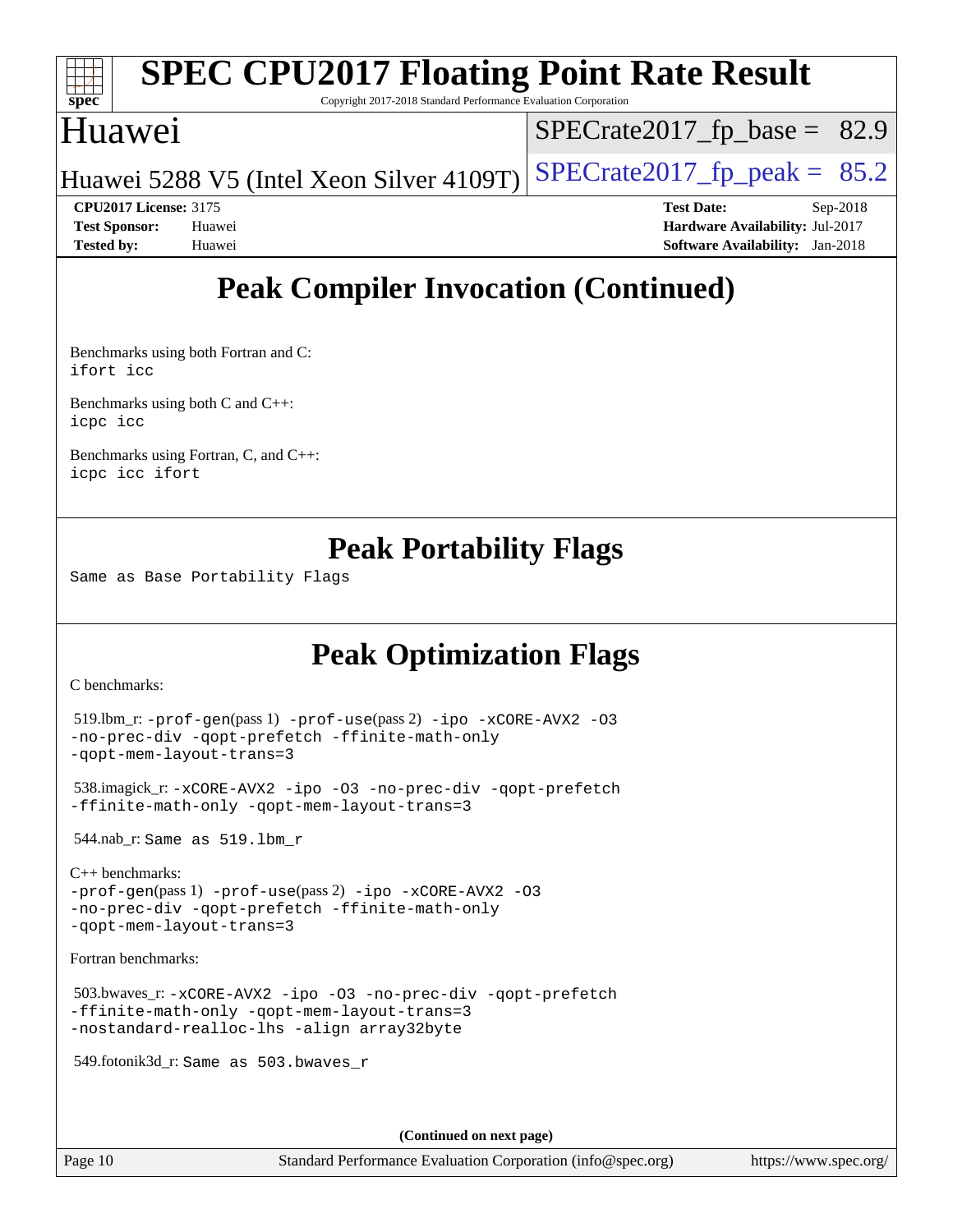

# **[SPEC CPU2017 Floating Point Rate Result](http://www.spec.org/auto/cpu2017/Docs/result-fields.html#SPECCPU2017FloatingPointRateResult)**

Copyright 2017-2018 Standard Performance Evaluation Corporation

## Huawei

 $SPECrate2017_fp\_base = 82.9$ 

Huawei 5288 V5 (Intel Xeon Silver 4109T) SPECrate  $2017$  fp peak = 85.2

**[CPU2017 License:](http://www.spec.org/auto/cpu2017/Docs/result-fields.html#CPU2017License)** 3175 **[Test Date:](http://www.spec.org/auto/cpu2017/Docs/result-fields.html#TestDate)** Sep-2018 **[Test Sponsor:](http://www.spec.org/auto/cpu2017/Docs/result-fields.html#TestSponsor)** Huawei **[Hardware Availability:](http://www.spec.org/auto/cpu2017/Docs/result-fields.html#HardwareAvailability)** Jul-2017 **[Tested by:](http://www.spec.org/auto/cpu2017/Docs/result-fields.html#Testedby)** Huawei **[Software Availability:](http://www.spec.org/auto/cpu2017/Docs/result-fields.html#SoftwareAvailability)** Jan-2018

## **[Peak Optimization Flags \(Continued\)](http://www.spec.org/auto/cpu2017/Docs/result-fields.html#PeakOptimizationFlags)**

```
 554.roms_r: -prof-gen(pass 1) -prof-use(pass 2) -ipo -xCORE-AVX2 -O3
-no-prec-div -qopt-prefetch -ffinite-math-only
-qopt-mem-layout-trans=3 -nostandard-realloc-lhs
-align array32byte
Benchmarks using both Fortran and C: 
-prof-gen(pass 1) -prof-use(pass 2) -ipo -xCORE-AVX2 -O3
-no-prec-div -qopt-prefetch -ffinite-math-only
-qopt-mem-layout-trans=3 -nostandard-realloc-lhs -align array32byte
Benchmarks using both C and C++: 
-prof-gen(pass 1) -prof-use(pass 2) -ipo -xCORE-AVX2 -O3
-no-prec-div -qopt-prefetch -ffinite-math-only
-qopt-mem-layout-trans=3
Benchmarks using Fortran, C, and C++:
```

```
 507.cactuBSSN_r: basepeak = yes
```
## **[Peak Other Flags](http://www.spec.org/auto/cpu2017/Docs/result-fields.html#PeakOtherFlags)**

```
C benchmarks: 
-m64 - std = c11C++ benchmarks: 
-m64
Fortran benchmarks: 
-m64Benchmarks using both Fortran and C: 
-m64 - std = c11Benchmarks using both C and C++: 
-m64 - std= c11Benchmarks using Fortran, C, and C++: 
-m64 - std= c11The flags files that were used to format this result can be browsed at
 http://www.spec.org/cpu2017/flags/Intel-ic18.0-official-linux64.html
 http://www.spec.org/cpu2017/flags/Huawei-Platform-Settings-SKL-V1.9-revC.html
```